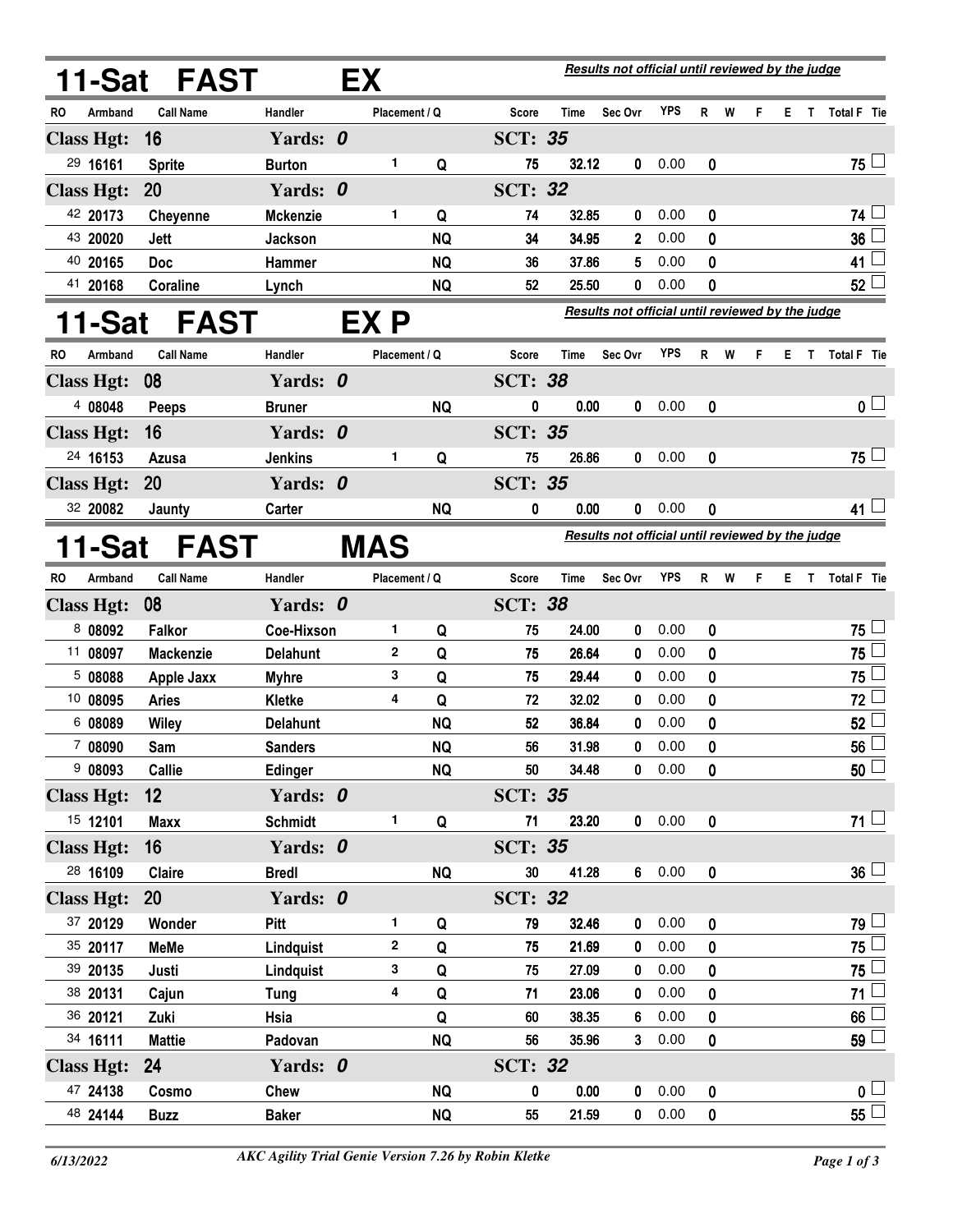|                       |                   | 11-Sat FAST      |                 |  | <b>MAS P</b>  |            | Results not official until reviewed by the judge |             |                                                  |            |             |     |                                                  |    |              |                         |  |  |
|-----------------------|-------------------|------------------|-----------------|--|---------------|------------|--------------------------------------------------|-------------|--------------------------------------------------|------------|-------------|-----|--------------------------------------------------|----|--------------|-------------------------|--|--|
| RO                    | Armband           | <b>Call Name</b> | Handler         |  | Placement / Q |            | Score                                            | Time        | Sec Ovr                                          | <b>YPS</b> |             | R W | F.                                               |    |              | E T Total F Tie         |  |  |
|                       | <b>Class Hgt:</b> | 08               | Yards: 0        |  |               |            | <b>SCT: 38</b>                                   |             |                                                  |            |             |     |                                                  |    |              |                         |  |  |
|                       | 108050            | Jax              | Ronken          |  | 1.            | Q          | 76                                               | 34.28       | 0                                                | 0.00       | 0           |     |                                                  |    |              | 76 ↓                    |  |  |
|                       | 2 08056           | <b>Blitzen</b>   | <b>Bruner</b>   |  | $\mathbf{2}$  | Q          | 75                                               | 28.17       | 0                                                | 0.00       | 0           |     |                                                  |    |              | $75$ $-$                |  |  |
|                       | 3 08059           | <b>Cruiser</b>   | Larson          |  |               | <b>NQ</b>  | 43                                               | 33.31       | 0                                                | 0.00       | 0           |     |                                                  |    |              | $43\Box$                |  |  |
|                       | <b>Class Hgt:</b> | 12               | Yards: 0        |  |               |            | <b>SCT: 38</b>                                   |             |                                                  |            |             |     |                                                  |    |              |                         |  |  |
|                       | 13 12064          | <b>Nym</b>       | <b>Jackson</b>  |  | 1             | Q          | 75                                               | 30.56       | 0                                                | 0.00       | 0           |     |                                                  |    |              | $75 -$                  |  |  |
|                       | 12 12062          | <b>Shadow</b>    | Voigt           |  |               | <b>NQ</b>  | 35                                               | 45.64       | $\mathbf{7}$                                     | 0.00       | 0           |     |                                                  |    |              | $42 \Box$               |  |  |
|                       | <b>Class Hgt:</b> | 16               | Yards: 0        |  |               |            | <b>SCT: 35</b>                                   |             |                                                  |            |             |     |                                                  |    |              |                         |  |  |
|                       | 19 16070          | <b>Story</b>     | Robertson       |  | 1.            | Q          | 79                                               | 29.49       | 0                                                | 0.00       | 0           |     |                                                  |    |              | $79 -$                  |  |  |
|                       | 21 16077          | <b>Shakira</b>   | Levine          |  | $\mathbf{2}$  | Q          | 79                                               | 34.48       | 0                                                | 0.00       | 0           |     |                                                  |    |              | 79                      |  |  |
|                       | 20 16073          | P!nk             | <b>Beaumont</b> |  | 3             | Q          | 75                                               | 24.28       | 0                                                | 0.00       | 0           |     |                                                  |    |              | 75 L                    |  |  |
|                       | 22 16079          | Zip              | <b>Burton</b>   |  |               | <b>NQ</b>  | 0                                                | 0.00        | 0                                                | 0.00       | 0           |     |                                                  |    |              | 23 <sup>1</sup>         |  |  |
|                       | 23 16081          | Luna             | <b>Chew</b>     |  |               | <b>NQ</b>  | 50                                               | 30.25       | 0                                                | 0.00       | 0           |     |                                                  |    |              | $50$ $\Box$             |  |  |
|                       | <b>Class Hgt:</b> | 20               | Yards: 0        |  |               |            | <b>SCT: 35</b>                                   |             |                                                  |            |             |     |                                                  |    |              |                         |  |  |
|                       | 31 20083          | <b>Nitro</b>     | Levine          |  | 1.            | Q          | 72                                               | 38.20       | 3                                                | 0.00       | 0           |     |                                                  |    |              | $75 -$                  |  |  |
| 11-Sat<br><b>FAST</b> |                   |                  |                 |  | NOV A         |            |                                                  |             | Results not official until reviewed by the judge |            |             |     |                                                  |    |              |                         |  |  |
| RO.                   | Armband           | <b>Call Name</b> | Handler         |  | Placement / Q |            | Score                                            | <b>Time</b> | Sec Ovr                                          | <b>YPS</b> | R           | W   | F.                                               | Е. | $\mathbf{T}$ | Total F Tie             |  |  |
|                       | <b>Class Hgt:</b> | <b>24</b>        | Yards: 0        |  |               |            | <b>SCT: 32</b>                                   |             |                                                  |            |             |     |                                                  |    |              |                         |  |  |
|                       | 50 24045          | <b>Nimbus</b>    | <b>Jarrett</b>  |  |               | <b>NQ</b>  | 23                                               | 39.65       | $\mathbf{7}$                                     | 0.00       | 0           |     |                                                  |    |              | 30 <sup>1</sup>         |  |  |
|                       | 11-Sat            | <b>FAST</b>      |                 |  | <b>NOV B</b>  |            | Results not official until reviewed by the judge |             |                                                  |            |             |     |                                                  |    |              |                         |  |  |
| RO.                   | Armband           | <b>Call Name</b> | Handler         |  | Placement / Q |            | Score                                            | Time        | Sec Ovr                                          | <b>YPS</b> |             | R W | F.                                               | Е. | $\mathbf{T}$ | Total F Tie             |  |  |
|                       | <b>Class Hgt:</b> | 12               | Yards: 0        |  |               |            | <b>SCT: 35</b>                                   |             |                                                  |            |             |     |                                                  |    |              |                         |  |  |
|                       | 18 12034          | <b>Riff</b>      | Lether          |  |               | <b>NQ</b>  | 0                                                | 0.00        | 0                                                | 0.00       | 0           |     |                                                  |    |              | 0 <sub>1</sub>          |  |  |
|                       | <b>Class Hgt:</b> | 20               | Yards: 0        |  |               |            | <b>SCT: 32</b>                                   |             |                                                  |            |             |     |                                                  |    |              |                         |  |  |
|                       | 45 20038          | <b>Pizza</b>     | Robertson       |  | 1.            | Q          | 77                                               | 32.25       | 0                                                | 0.00       | 0           |     |                                                  |    |              | $77\square$             |  |  |
|                       | 46 20039          | <b>Cricket</b>   | Pitt            |  |               | <b>NQ</b>  | 0                                                | 0.00        | $\mathbf 0$                                      | 0.00       | 0           |     |                                                  |    |              | $\overline{\mathbf{0}}$ |  |  |
|                       | <b>Class Hgt:</b> | 24               | Yards: 0        |  |               |            | <b>SCT: 32</b>                                   |             |                                                  |            |             |     |                                                  |    |              |                         |  |  |
|                       | 49 24041          | Gingersnap       | <b>Mckenzie</b> |  |               | <b>NQ</b>  | 44                                               | 38.40       |                                                  | 60.00      | 0           |     |                                                  |    |              | 50 <sup>1</sup>         |  |  |
|                       | 11-Sat            | <b>FAST</b>      |                 |  | <b>NOV P</b>  |            |                                                  |             |                                                  |            |             |     | Results not official until reviewed by the judge |    |              |                         |  |  |
| RO.                   | Armband           | <b>Call Name</b> | Handler         |  | Placement / Q |            | <b>Score</b>                                     | Time        | Sec Ovr                                          | YPS        |             | R W | F.                                               |    |              | E T Total F Tie         |  |  |
|                       | <b>Class Hgt:</b> | 12               | Yards: 0        |  |               |            | <b>SCT: 38</b>                                   |             |                                                  |            |             |     |                                                  |    |              |                         |  |  |
|                       | 14 12026          | <b>Booker</b>    | <b>Baker</b>    |  | 1.            | Q          | 73                                               | 23.73       |                                                  | 0 0.00     | $\pmb{0}$   |     |                                                  |    |              | $73 \Box$               |  |  |
|                       | <b>Class Hgt:</b> | 16               | Yards: 0        |  |               |            | <b>SCT: 35</b>                                   |             |                                                  |            |             |     |                                                  |    |              |                         |  |  |
|                       | 27 16010          | Lotti            | Leslie          |  |               | <b>ABS</b> | 0                                                | 0.00        |                                                  | 0 0.00     | $\mathbf 0$ |     |                                                  |    |              | 0 <sub>1</sub>          |  |  |
|                       | <b>Class Hgt:</b> | 20               | Yards: 0        |  |               |            | <b>SCT: 35</b>                                   |             |                                                  |            |             |     |                                                  |    |              |                         |  |  |
|                       | 33 20031          | Callie           | Heesacker       |  | 1             | Q          | 70                                               | 37.24       |                                                  | 20.00      | 0           |     |                                                  |    |              | 72                      |  |  |
|                       |                   |                  |                 |  |               |            |                                                  |             |                                                  |            |             |     |                                                  |    |              |                         |  |  |